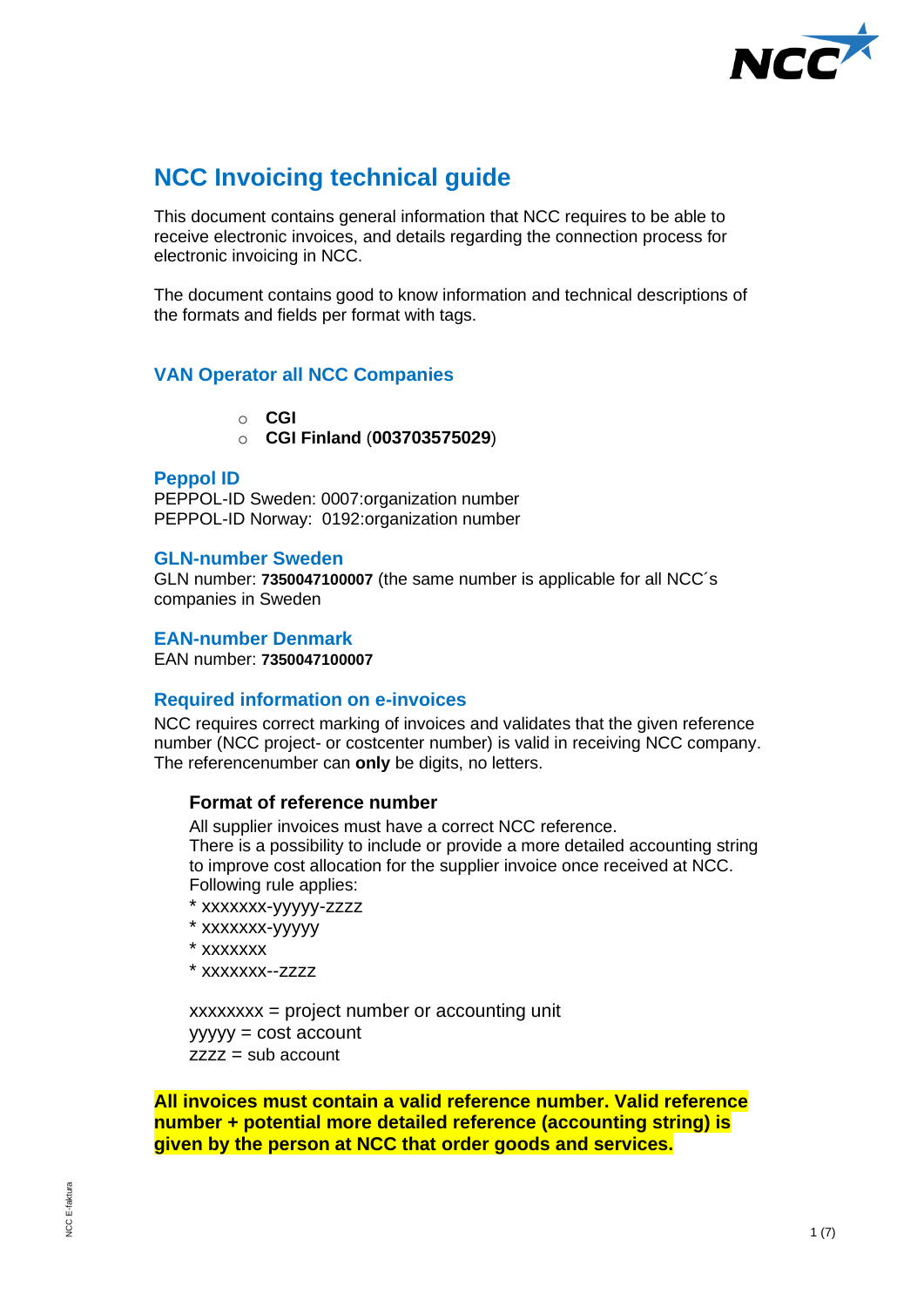All e-invoice xml files must include an e-mail address to the supplier, to be used for information on rejected invoices not fulfilling NCC's requirements.

You find more specific information how to fill in the NCC specific requirements in the different invoice formats in this document.

# **Format per country**

NCC supports the following electronical formats:

#### **Sweden\***:

| Format                   | Version              |
|--------------------------|----------------------|
| Peppol Bis 3 (preferred) | Peppol BIS Billing 3 |
| Svefaktura               | Svefaktura v1.0      |
| Beast xml                | 1.2.3 and 1.2.4      |

#### **Norway**

| Format              | <b>Version</b>       |
|---------------------|----------------------|
| EHF3 (Peppol Bis 3) | Peppol BIS Billing 3 |

#### **Finland**

| Format   | Version                 |
|----------|-------------------------|
| Teapps   | TEAPPS v2.7.2 samt v3.0 |
| Finvoice | Finvoice v2.7 and v3.0  |

#### **Denmark:**

| <b>Format</b> | <b>Version</b> |
|---------------|----------------|
| <b>OIOUBL</b> | OIOUBL v2.0    |

# **\*additional information Sweden:**

#### **Peppol**

Invoices to NCC companies in Sweden can preferable be sent through the open network PEPPOL. This is our preferred format för e-invoices IN.

### **Svefaktura**

If you not are able to send NCC e-invoice in Peppol Bis 3 format, you may connect to Svefaktura.

**See Below for information and details about how we are expecting information to be sent in the invoice-XML, for each format, what fields/TAGs are mandatory with examples (examples in green)**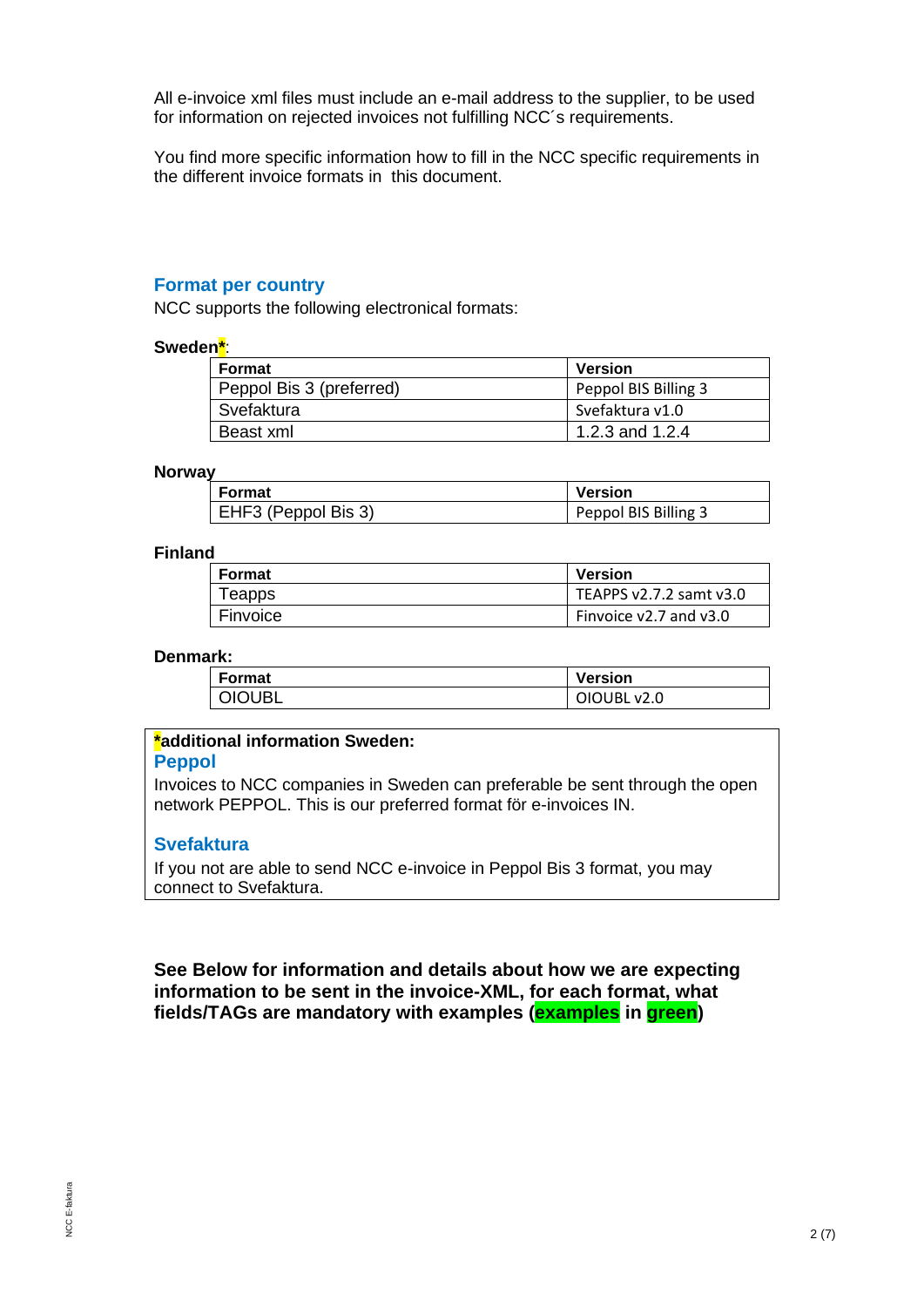# **Technical details per format**

#### **Examples marked in green**

#### **Svefaktura Format:**

**Project number/accounting unit:** [<RequisitionistDocumentReference>](file:///C:/Users/sesusjan/OneDrive%20-%20NCC/Documents/StreamServe%20replacement/Leverantörsfakturor/Svefaktura(Carsmart)/stream01se_fas01se_1875_1064767_20191011130041.xml) <ns3:ID>8070005</ns3:ID> </RequisitionistDocumentReference>

#### **Receiving NCC company/organization:**

[<cac:BuyerParty>](file:///R:/01%20Förvaltning/01%20System/12%20Streamserve/03%20Projekt/StreamServe_replacement/Leverantörsfakturor/20200401/SVEFAKTURA_SBDH/InExchange_Jula%20Sverige%20AB_7101818167_154109100.xml) [<cac:BuyerParty>](file:///R:/01%20Förvaltning/01%20System/12%20Streamserve/03%20Projekt/StreamServe_replacement/Leverantörsfakturor/20200401/SVEFAKTURA_SBDH/InExchange_Jula%20Sverige%20AB_7101818167_154109100.xml) [<cac:PartyTaxScheme>](file:///R:/01%20Förvaltning/01%20System/12%20Streamserve/03%20Projekt/StreamServe_replacement/Leverantörsfakturor/20200401/SVEFAKTURA_SBDH/InExchange_Jula%20Sverige%20AB_7101818167_154109100.xml) <cac:CompanyID>5563932838</cac:CompanyID> [<cac:TaxScheme><](file:///R:/01%20Förvaltning/01%20System/12%20Streamserve/03%20Projekt/StreamServe_replacement/Leverantörsfakturor/20200401/SVEFAKTURA_SBDH/InExchange_Jula%20Sverige%20AB_7101818167_154109100.xml)cac:ID>SWT</cac:ID> </cac:TaxScheme>

### **Supplier's bank information:**

Invoice/PaymentMeans/PayeeFinancialAccount/ID (account-number, can be several of the block PaymentMeans

#### **Supplier email-address:**

[<cac:SellerPartyl>](file:///R:/01%20Förvaltning/01%20System/12%20Streamserve/03%20Projekt/StreamServe_replacement/Leverantörsfakturor/20200401/SVEFAKTURA_SBDH/InExchange_Jula%20Sverige%20AB_7101818167_154109100.xml) [<cac:Party>](file:///R:/01%20Förvaltning/01%20System/12%20Streamserve/03%20Projekt/StreamServe_replacement/Leverantörsfakturor/20200401/SVEFAKTURA_SBDH/InExchange_Jula%20Sverige%20AB_7101818167_154109100.xml)

[<cac:Contact>](file:///R:/01%20Förvaltning/01%20System/12%20Streamserve/03%20Projekt/StreamServe_replacement/Leverantörsfakturor/20200401/SVEFAKTURA_SBDH/InExchange_Jula%20Sverige%20AB_7101818167_154109100.xml)

<cbc: ElectronicMail >nbs@ncc.se bs</cbc: ElectronicMail >

#### **PEPPOL/EHF3 format:**

#### **Project number/accounting unit:**

Fields below are mapped for e-invoice Peppol Format - If one of these 3 fields are mapped it will be read as project number/accounting unit. **Accountingcost**  <cbc:AccountingCost>**4090036**</cbc:AccountingCost > Buyer reference <cbc:BuyerReference>**4090036**</cbc:BuyerReference> **Orderreference**  <cac:OrderReference> <cbc:ID>**4090036**</cbc:ID> </cac:OrderReference>

#### **Receiving NCC company/organization:**

[<cac:AccountingCustomerPerty>](file:///R:/01%20Förvaltning/01%20System/12%20Streamserve/03%20Projekt/StreamServe_replacement/Leverantörsfakturor/20200401/SVEFAKTURA_SBDH/InExchange_Jula%20Sverige%20AB_7101818167_154109100.xml)

[<cac:Party>](file:///R:/01%20Förvaltning/01%20System/12%20Streamserve/03%20Projekt/StreamServe_replacement/Leverantörsfakturor/20200401/SVEFAKTURA_SBDH/InExchange_Jula%20Sverige%20AB_7101818167_154109100.xml) [<cac:PartyLegalEntity>](file:///R:/01%20Förvaltning/01%20System/12%20Streamserve/03%20Projekt/StreamServe_replacement/Leverantörsfakturor/20200401/PEPPOL(Norge)/DLVY1364-bcf1c02a-1149-4eb1-ba93-0045967cbdef.xml) <cbc:RegistrationName>HAANDVERKERNE AS</cbc:RegistrationName> <cbc:CompanyID>979440499</cbc:CompanyID> </cac:PartyLegalEntity>

# **Supplier's bank information:**

[<cac:PaymentMeans>](file:///C:/Users/seninyak/Downloads/DLVY1364-051b65c8-a1dc-4a3c-bbd9-46f37beefa9b.xml)

<cbc:PaymentMeansCode>30</cbc:PaymentMeansCode>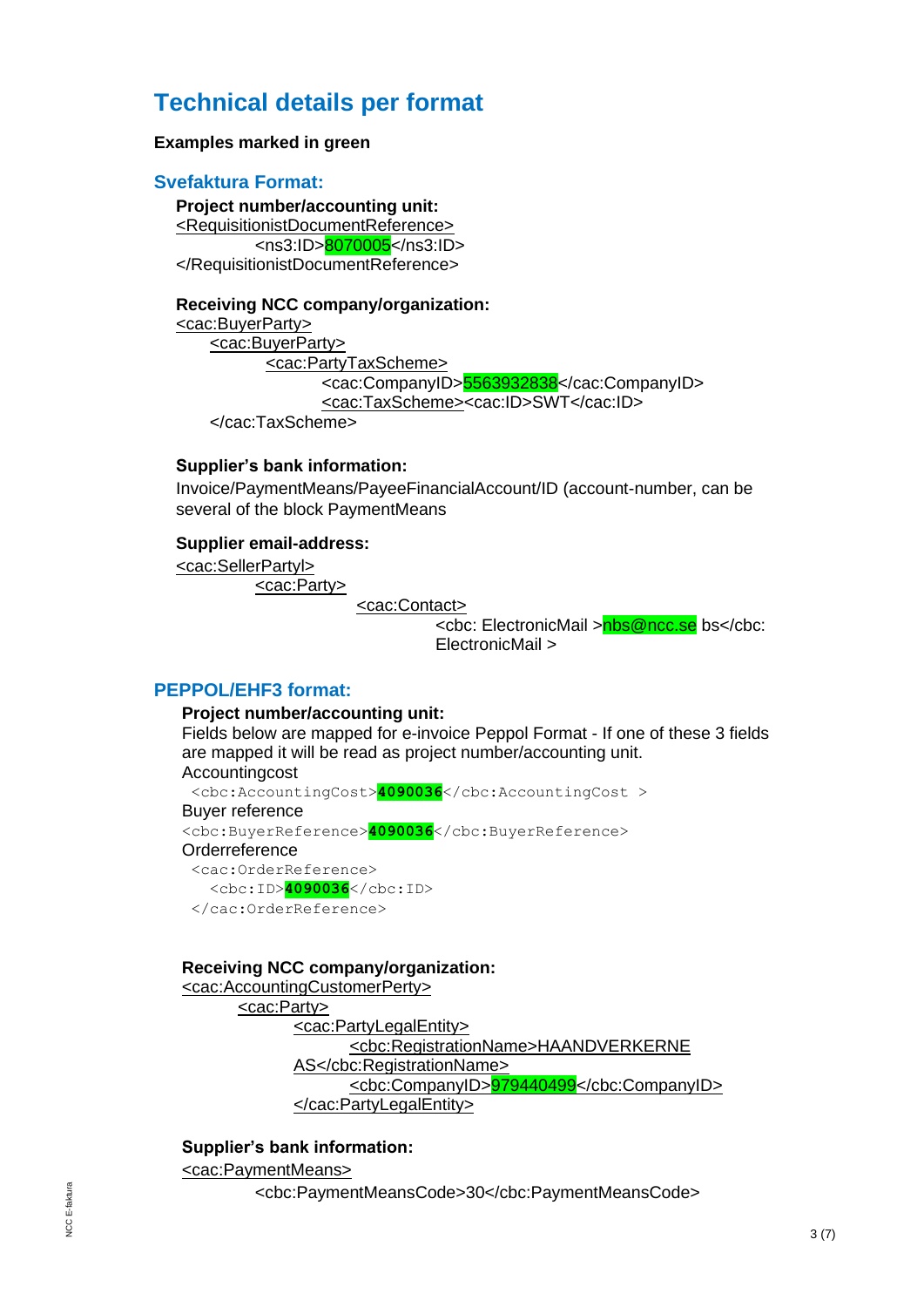<cbc:PaymentID>39216585</cbc:PaymentID> [<cac:PayeeFinancialAccount>](file:///C:/Users/seninyak/Downloads/DLVY1364-051b65c8-a1dc-4a3c-bbd9-46f37beefa9b.xml) <cbc:ID>12345678</cbc:ID> [<cac:FinancialInstitutionBranch>](file:///C:/Users/seninyak/Downloads/DLVY1364-051b65c8-a1dc-4a3c-bbd9-46f37beefa9b.xml) <cbc:ID>SE:BANKGIRO</cbc:ID> </cac:FinancialInstitutionBranch> </cac:PayeeFinancialAccount> </cac:PaymentMeans>

# **Supplier email-address:**

[<cac:AccountingSupplierParty>](file:///C:/Users/sesusjan/Documents/StreamServe%20replacement/Layout%20kundfakturor/Tester_TEAPPS_change/OIOUBL/Resultat/T_%20121333_0000179976303.xml) [<cac:Party>](file:///C:/Users/sesusjan/Documents/StreamServe%20replacement/Layout%20kundfakturor/Tester_TEAPPS_change/OIOUBL/Resultat/T_%20121333_0000179976303.xml) [<cac:Contact>](file:///C:/Users/sesusjan/Documents/StreamServe%20replacement/Layout%20kundfakturor/Tester_TEAPPS_change/OIOUBL/Resultat/T_%20121333_0000179976303.xml) <cbc:ID>N/A</cbc:ID> <cbc:Name>N/A</cbc:Name> [<cbc:ElectronicMail>nbs@ncc.se</cbc:ElectronicMail>](mailto:%3ccbc:ElectronicMail%3enbs@ncc.se%3c/cbc:ElectronicMail)

# **BEAST XML format:**

**Project number/accounting unit:** <InvoicHeader> <ReferenceToDocument>  **<ProjectNumber>1111111-22222-3333</ProjectNumber>**

**Receiving NCC company/organization:**

[<BuyerNeB>](file:///R:/01%20Förvaltning/01%20System/12%20Streamserve/03%20Projekt/StreamServe_replacement/Leverantörsfakturor/20200401/BEAST_SBDH/SEINVOIC_20200323_101225_627.xml)

[<TaxReference>](file:///R:/01%20Förvaltning/01%20System/12%20Streamserve/03%20Projekt/StreamServe_replacement/Leverantörsfakturor/20200401/BEAST_SBDH/SEINVOIC_20200323_101225_627.xml) <BuyersVATRegistrationNumber>SE556613492901</BuyersV ATRegistrationNumber> <RegistrationNumber>5566134929</RegistrationNumber> </TaxReference> </BuyerNeB>

# **Supplier's bank information:**

Invoic/InvoicHeader/SupplierNeB/SuppliersFinancialInformation

SupplierBankgiroNumber

SupplierPlusGiroNumber

SupplierIBANNumber

# **Supplier email-address:**

[<SupplierNeB>](file:///C:/Users/sesusjan/OneDrive%20-%20NCC/Documents/StreamServe%20replacement/Leverantörsfakturor/TEST_Teapps_BEAst_2020-06-01/BEAst/SEINVOIC_20200525_105159_927.xml)

<SuppliersContact> <Name>Christian Strömberg</Name> <PhoneNumber>+467xxxxxxx</PhoneNumber> <EmailAddress>anna.annasson@anna.com</EmailAddress></Su ppliersContact>

# **TEAPPS format:**

**Project number/accounting unit:** <INVOICE> <HEADER> **<ORDER\_REFERENCE>124211</ORDER\_REFERENCE>**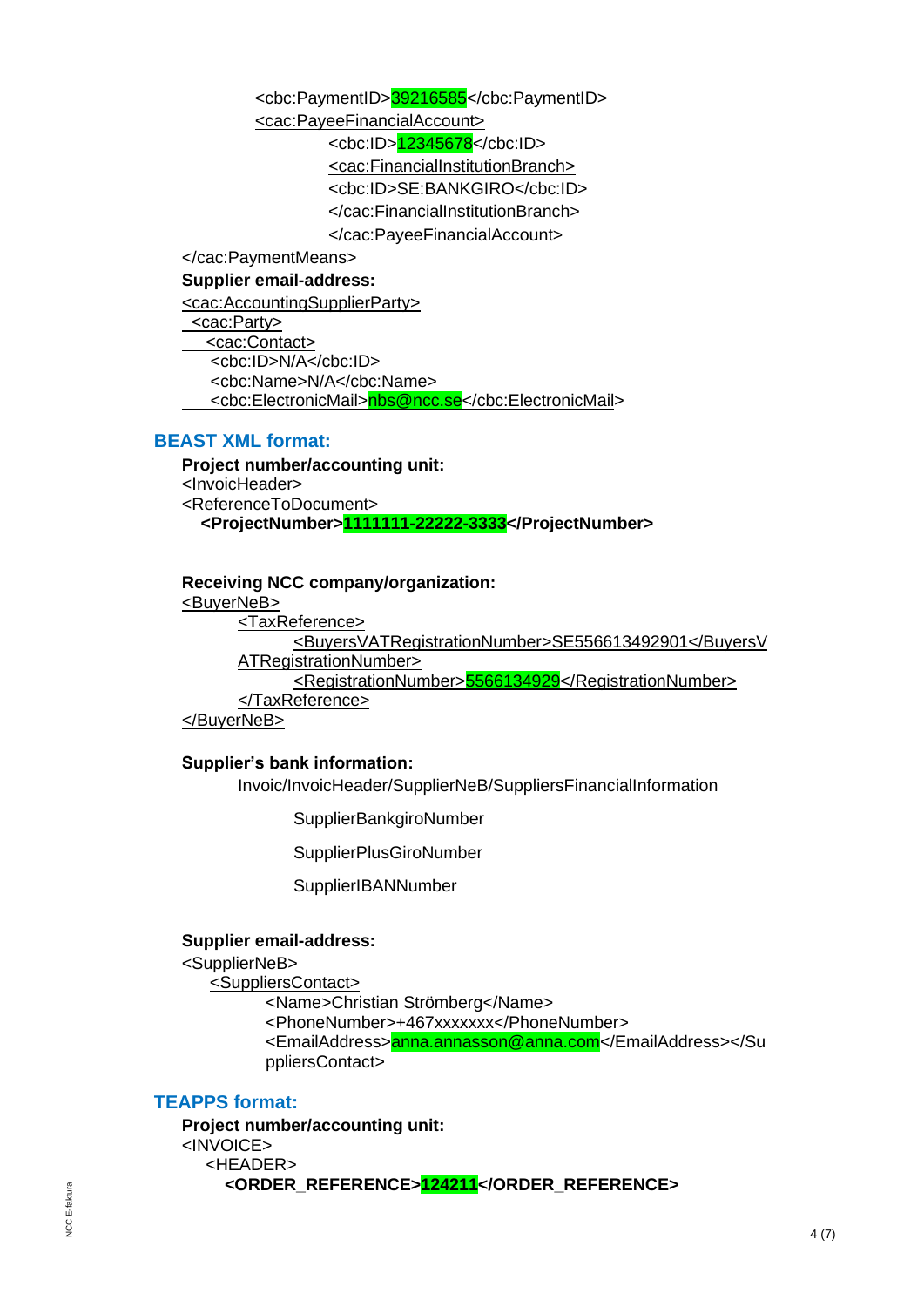<INVOICE> <HEADER> <ORDER\_INFORMATION ORDER\_TYPE="CO"> **<ORDER\_NUMBER>12345678</ORDER\_NUMBER>**

**NOTE:** If there is a NCC's order number then it shall be sent along with Project reference separated with a "/" in above ORDER\_NUMBER or ORDER\_REFERENCE fields. E.g**:** <INVOICE> <HEADER>

**<ORDER\_REFERENCE>124211/12345678</ORDER\_REFERENCE>**

<INVOICE>

 <HEADER> <ORDER\_INFORMATION ORDER\_TYPE="CO"> **<ORDER\_NUMBER>124211/12345678</ORDER\_NUMBER>**

**Receiving NCC company/organization:** [<RECEIVER>](file:///C:/Users/seninyak/AppData/Local/Temp/Temp1_003717655142_EE9AC06A-FD80-EA11-8070-25CCFA8FA2AA.zip/003717655142_EE9AC06A-FD80-EA11-8070-25CCFA8FA2AA.xml) [<CUSTOMER\\_INFORMATION>](file:///C:/Users/seninyak/AppData/Local/Temp/Temp1_003717655142_EE9AC06A-FD80-EA11-8070-25CCFA8FA2AA.zip/003717655142_EE9AC06A-FD80-EA11-8070-25CCFA8FA2AA.xml) <VAT\_NUMBER>FI17655142</VAT\_NUMBER>

<ORGANIZATION\_NUMBER>1765514-2</ORGANIZATION\_NUMBER>

# **Supplier's bank information:**

[<PAYEE>](file:///C:/Users/seninyak/AppData/Local/Temp/Temp1_upload_invoice_NCC_0000187734623.zip/01040003_NCC_P_ITELLAFI-000187733993.xml) [<BANKS>](file:///C:/Users/seninyak/AppData/Local/Temp/Temp1_upload_invoice_NCC_0000187734623.zip/01040003_NCC_P_ITELLAFI-000187733993.xml) <SWIFT\_CODE>DABAFIHH</SWIFT\_CODE> <IBAN\_ACCOUNT\_NUMBER>FI8183165710999993</IBAN\_A CCOUNT\_NUMBER> </BANKS> [<DETAILS\\_OF\\_PAYMENT>](file:///C:/Users/seninyak/AppData/Local/Temp/Temp1_upload_invoice_NCC_0000187734623.zip/01040003_NCC_P_ITELLAFI-000187733993.xml) <FI\_PAYMENT\_REFERENCE>13020070625</FI\_PAYMENT\_ REFERENCE> </DETAILS\_OF\_PAYMENT> </PAYEE>

# **Supplier email-address**

[<PAYEE>](file:///C:/Users/sesusjan/AppData/Local/Temp/Temp1_upload_invoice_NCC_0000179346293_7061036506.zip/01040003_NCC_P_ITELLAFI-000179341698.xml) [<CUSTOMER\\_INFORMATION>](file:///C:/Users/sesusjan/AppData/Local/Temp/Temp1_upload_invoice_NCC_0000179346293_7061036506.zip/01040003_NCC_P_ITELLAFI-000179341698.xml) [<CONTACT\\_INFORMATION>](file:///C:/Users/sesusjan/AppData/Local/Temp/Temp1_upload_invoice_NCC_0000179346293_7061036506.zip/01040003_NCC_P_ITELLAFI-000179341698.xml) <CONTACT\_PERSON>Pysäköintilaitos Niittyk</CONTACT\_PERSON> <CONTACT\_PERSON\_FUNCTION>Sales Representative</CONTACT\_PERSON\_FUNCTION> <TELEPHONE\_NUMBER>+358 10 507 51</TELEPHONE\_NUMBER> <E-MAIL\_ADDRESS>nbs@ncc.fi</E-MAIL\_ADDRESS></CONTACT\_INFORMATION></CUST OMER\_INFORMATION>

# **OIOUBL format:**

**Project number/accounting unit: Debit invoice:** <Invoice>

<cac:OrderReference>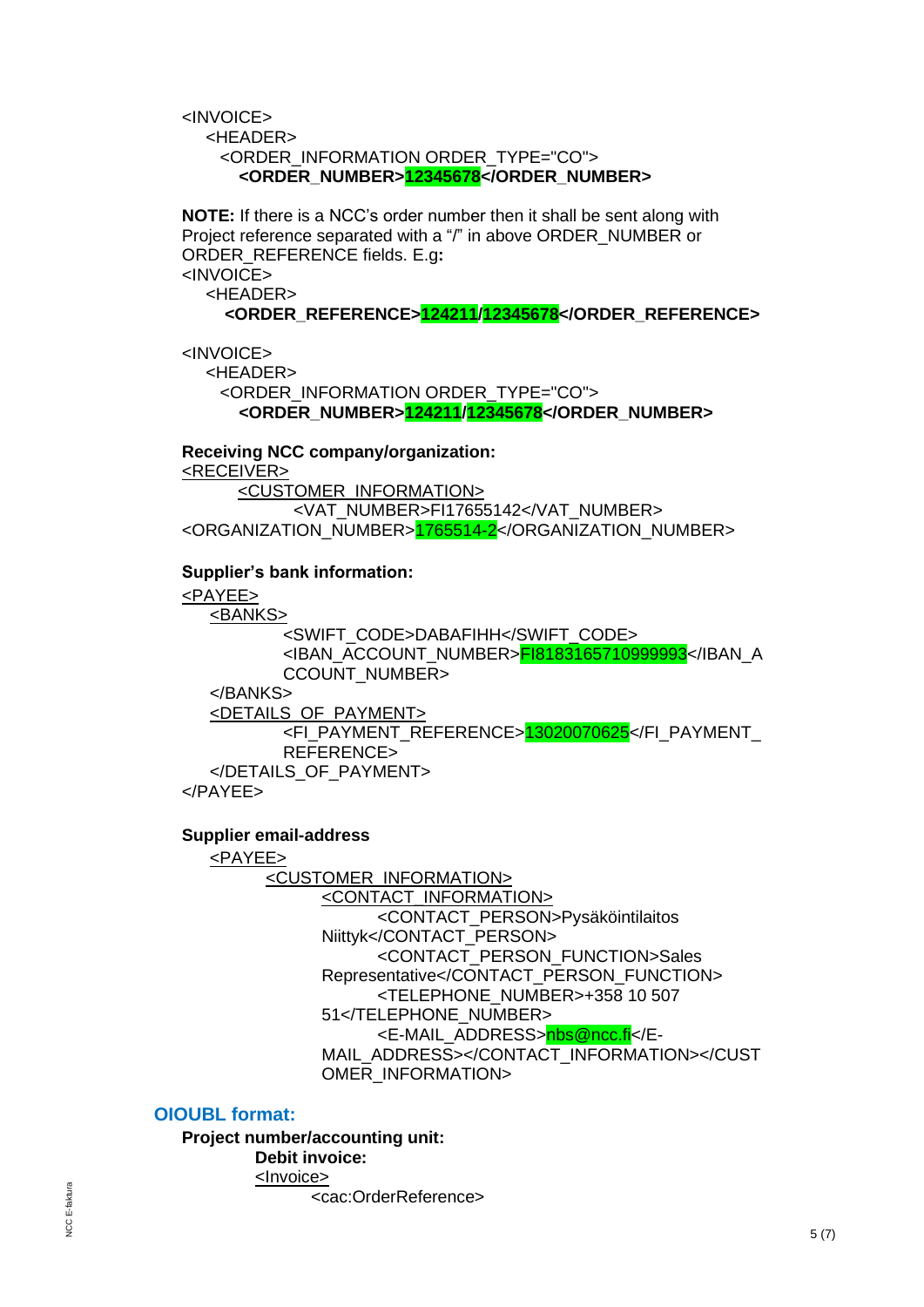#### <cbc:ID>123456</cbc:ID><Invoice>

**Credit invoice:** <CreditNote> <cac:OrderReference> <cbc:ID>123456</cbc:ID><Invoice>

**Receiving NCC company/organization:** [<cac:AccountingCustomerPerty>](file:///R:/01%20Förvaltning/01%20System/12%20Streamserve/03%20Projekt/StreamServe_replacement/Leverantörsfakturor/20200401/SVEFAKTURA_SBDH/InExchange_Jula%20Sverige%20AB_7101818167_154109100.xml) [<cac:Party>](file:///R:/01%20Förvaltning/01%20System/12%20Streamserve/03%20Projekt/StreamServe_replacement/Leverantörsfakturor/20200401/SVEFAKTURA_SBDH/InExchange_Jula%20Sverige%20AB_7101818167_154109100.xml) [<cac:PartyLegalEntity>](file:///R:/01%20Förvaltning/01%20System/12%20Streamserve/03%20Projekt/StreamServe_replacement/Leverantörsfakturor/20200401/OIOUBL/OIOUBL.73560469.xml) <cbc:RegistrationName>NCC ROAD SERVICES A/S</cbc:RegistrationName> <cbc:CompanyID schemeID="DK:CVR">DK40598081</cbc:CompanyID>

**Supplier's bank information:**

Invoice/PaymentMeans/PayeeFinancialAccount/ID (only for debet invoices)

#### **Supplier email-address:**

[<cac:AccountingSupplierParty>](file:///C:/Users/sesusjan/Documents/StreamServe%20replacement/Layout%20kundfakturor/Tester_TEAPPS_change/OIOUBL/Resultat/T_%20121333_0000179976303.xml) [<cac:Party>](file:///C:/Users/sesusjan/Documents/StreamServe%20replacement/Layout%20kundfakturor/Tester_TEAPPS_change/OIOUBL/Resultat/T_%20121333_0000179976303.xml) [<cac:Contact>](file:///C:/Users/sesusjan/Documents/StreamServe%20replacement/Layout%20kundfakturor/Tester_TEAPPS_change/OIOUBL/Resultat/T_%20121333_0000179976303.xml) <cbc:ID>N/A</cbc:ID> <cbc:Name>N/A</cbc:Name> [<cbc:ElectronicMail>nbs@ncc.se</cbc:ElectronicMail>](mailto:%3ccbc:ElectronicMail%3enbs@ncc.se%3c/cbc:ElectronicMail)

</cac:PartyLegalEntity>

#### **Finvoice format:**

**Project number/accounting unit:** *<InvoiceDetails> <BuyerReferenceIdentifier>value</BuyerReferenceIdentifie>*

*<InvoiceDetails> <OrderIdentifier>value</OrderIdentifier>*

**Receiving NCC company/organization:** [<SellerPartyDetails>](file:///R:/01%20Förvaltning/01%20System/12%20Streamserve/03%20Projekt/StreamServe_replacement/Leverantörsfakturor/20200107/FINVOICE/finekigw_BELCFCA3C58CB0611E993348386F4AA0B4D.finvoice_1_2.xml) <SellerPartyIdentifier>0849307-3</SellerPartyIdentifier>

#### **Supplier's bank information**

[<SellerInformationDetails>](file:///R:/01%20Förvaltning/01%20System/12%20Streamserve/03%20Projekt/StreamServe_replacement/Leverantörsfakturor/20200107/FINVOICE/finekigw_BELCFCA3C58CB0611E993348386F4AA0B4D.finvoice_1_2.xml) [<SellerAccountDetails>](file:///R:/01%20Förvaltning/01%20System/12%20Streamserve/03%20Projekt/StreamServe_replacement/Leverantörsfakturor/20200107/FINVOICE/finekigw_BELCFCA3C58CB0611E993348386F4AA0B4D.finvoice_1_2.xml) <SellerAccountID IdentificationSchemeName="**IBAN**">FI3515593000001070</SellerAcc ountID> <SellerBic IdentificationSchemeName="**BIC**">NDEAFIHH</SellerBic></SellerAcc ountDetails></SellerInformationDetails>

**Supplier email-address**

[<SellerInformationDetails>](file:///R:/01%20Förvaltning/01%20System/12%20Streamserve/03%20Projekt/StreamServe_replacement/Leverantörsfakturor/20200107/FINVOICE/infratek_BEL7D754656D48D11E99E7737876565B7A9.xml)